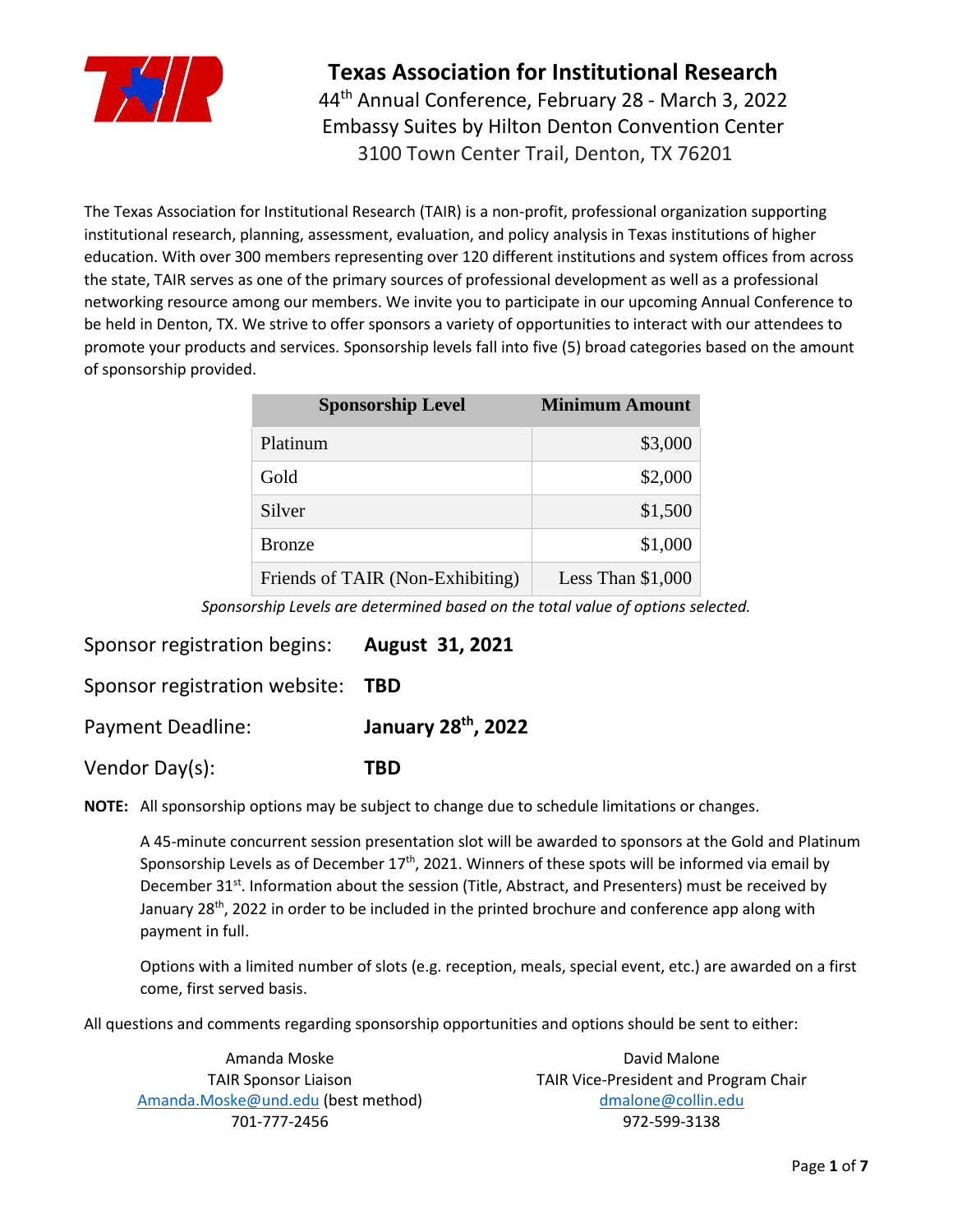

44 th Annual Conference, February 28 - March 3, 2022 Embassy Suites by Hilton Denton Convention Center 3100 Town Center Trail, Denton, TX 76201

## Sponsorship Options

| <b>Option</b>                                | <b>Description</b>                                                                                                                                                                                                                                                                                                                                                                                                                                      | <b>Price</b> |
|----------------------------------------------|---------------------------------------------------------------------------------------------------------------------------------------------------------------------------------------------------------------------------------------------------------------------------------------------------------------------------------------------------------------------------------------------------------------------------------------------------------|--------------|
| Conference<br>Attendee List                  | List of names, institutions, and email addresses for conference<br>$\bullet$<br>attendees provided one (1) week prior to the conference                                                                                                                                                                                                                                                                                                                 | \$250        |
|                                              | Note: Distribution of the list is conditional on receipt of payment                                                                                                                                                                                                                                                                                                                                                                                     |              |
| Marketing<br>Sponsorship                     | Recognition in the TAIR Conference Brochure and App<br>$\bullet$<br>Recognition on the TAIR website<br>$\bullet$<br>Recognition on TAIR signage at the event (where applicable)<br>$\bullet$<br>Distribution of one (1) printed marketing item at registration<br>Note: Inserts must be delivered or mailed to the hotel by Friday, February<br>$26th$ .                                                                                                | \$300        |
| Exhibiting<br>Sponsorship                    | All items included under Marketing Sponsorship plus:<br>$\bullet$<br>One (1) Exhibit Table/Booth in Vendor Area<br>$\bullet$<br>One (1) Representative Registration<br>$\bullet$<br>Entitles holder to attend keynote addresses, concurrent sessions,<br>meals, and other TAIR organized events held during the<br>conference with the exception of the TAIR Special Event                                                                              | \$1000       |
| Additional<br>Representative<br>Registration | Note: All sponsor representatives must be registered.<br>Intended for the registration of additional sponsor representatives<br>attending the conference. Each additional representative registration<br>allows the representative to attend keynote addresses, concurrent<br>sessions, meals, and other TAIR organized events held during the<br>conference excluding the TAIR Special Event.<br>Note: All sponsor representatives must be registered. | \$300        |
| Additional<br><b>Exhibit Table</b>           | Double your footprint in the vendor area by adding an additional<br>$\bullet$                                                                                                                                                                                                                                                                                                                                                                           | \$50         |
| <b>Break</b><br>Sponsorship                  | exhibit table.<br>Recognition as the sponsor for one (1) break during the conference<br>$\bullet$<br>Sponsorship recognition will be announced at the meal preceding<br>$\bullet$<br>and/or following the break<br>Special signage on the break table(s)<br>LIMIT <sub>2</sub>                                                                                                                                                                          | \$350        |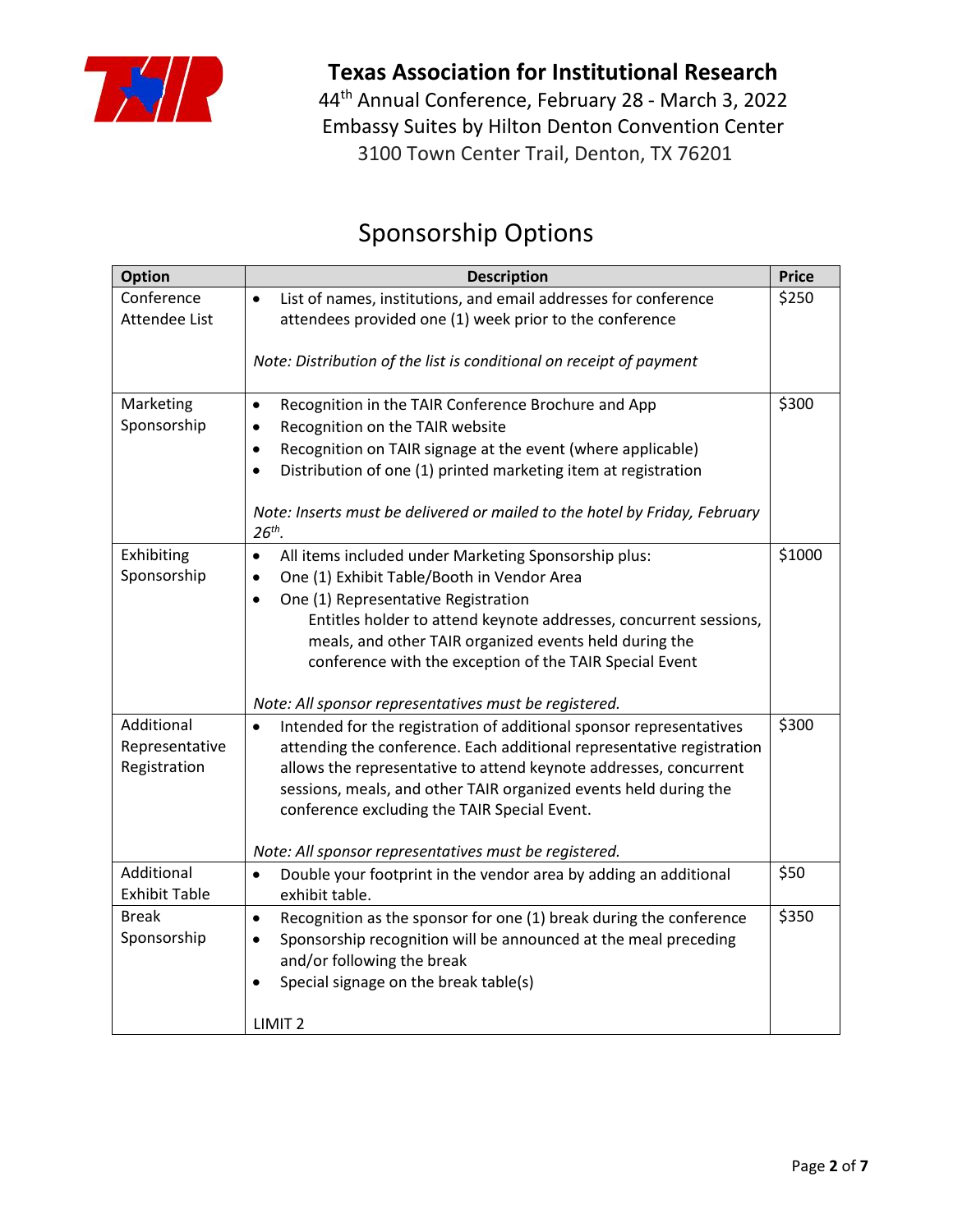

44 th Annual Conference, February 28 - March 3, 2022 Embassy Suites by Hilton Denton Convention Center 3100 Town Center Trail, Denton, TX 76201

| Option                                    | Description                                                                                                                                                                                                                                                                                                                                                                                                                                                                                                                                                                                                                                                                                                                                                                                                                                                                                   | Price  |
|-------------------------------------------|-----------------------------------------------------------------------------------------------------------------------------------------------------------------------------------------------------------------------------------------------------------------------------------------------------------------------------------------------------------------------------------------------------------------------------------------------------------------------------------------------------------------------------------------------------------------------------------------------------------------------------------------------------------------------------------------------------------------------------------------------------------------------------------------------------------------------------------------------------------------------------------------------|--------|
| Pre-Conference<br>Workshop<br>Sponsorship | Available only to Gold and Platinum Level Sponsors<br>$\bullet$<br>Allows sponsors to provide one (1) 3-hour workshop on the day prior<br>$\bullet$<br>to the start of the conference<br>Designed to provide attendees with hands-on experience and<br>skill development<br>Includes one (1) additional sponsor representative registration<br>Recognition in the TAIR Conference Brochure and App<br>Note: Workshop description (title, abstract, and presenters) must be<br>received by October 22 <sup>nd</sup> to be included in the registration system at the<br>start of conference registration. Information received after that point will<br>be added to the registration system during routine updates. The<br>description must be received no later than January 28 <sup>th</sup> in order to be<br>included in the conference brochure and app.<br>LIMIT 2: Morning or afternoon | \$900  |
| Keynote<br>Sponsorship                    | Recognition as the sponsor for one (1) TAIR General Session Keynote<br>$\bullet$<br>Address<br>Sponsorship recognition announced at the beginning of the session<br>Recognition in the conference brochure and app<br>Note: Sponsorship does not grant any rights to speaker or topic selection<br>LIMIT 2: Opening Keynote and Closing Keynote                                                                                                                                                                                                                                                                                                                                                                                                                                                                                                                                               | \$1250 |
| Meal/Reception<br>Sponsorship             | Recognition as a sponsor of one (1) conference meal or reception<br>$\bullet$<br>Sponsorship recognition announced during the meal or reception<br>$\bullet$<br>and noted in program brochure and conference app<br>Meal sponsorships are limited by the number of meals offered<br>$\bullet$<br>Special signage at entrance to event<br>LIMIT <sub>5</sub>                                                                                                                                                                                                                                                                                                                                                                                                                                                                                                                                   | \$1250 |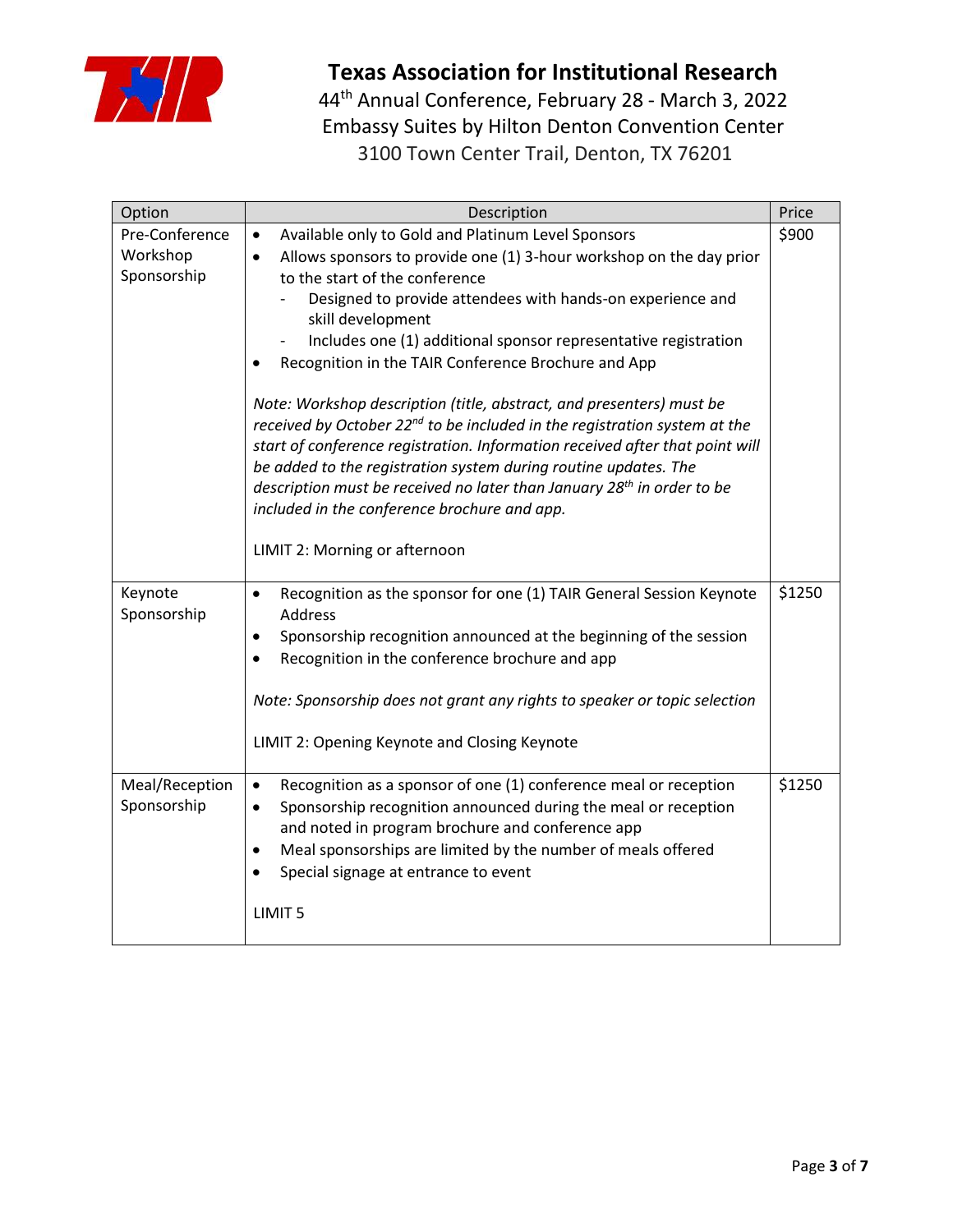

44 th Annual Conference, February 28 - March 3, 2022 Embassy Suites by Hilton Denton Convention Center 3100 Town Center Trail, Denton, TX 76201

| Option                             | Description                                                                                                                                                                                                                                                                                                                                                                        | Price |
|------------------------------------|------------------------------------------------------------------------------------------------------------------------------------------------------------------------------------------------------------------------------------------------------------------------------------------------------------------------------------------------------------------------------------|-------|
| <b>Travel Grant</b><br>Sponsorship | TAIR administers a program to assist professionals involved in<br>institutional research at colleges and universities with travel budgets the<br>opportunity to attend our annual conference by providing grants to help<br>cover travel expenses. Assistance from sponsors in providing funding for<br>these grants is always appreciated. Each grant recipient is awarded \$350. | \$350 |
|                                    | Recognition in the conference brochure and app<br>Sponsor recognition made during a conference meal<br>Note: Sponsorship does not grant any rights in the determination of<br>grant recipients.                                                                                                                                                                                    |       |

#### **Additional Branding Opportunities:**

Branding opportunities provide sponsors with options to get your company name out in front of all conference attendees by providing items for use at the conference. Examples of branding opportunities include:

- Branded Conference Bags
- Water Bottles
- Lanyards for nametags

A minimum quantity of 300 per item is required, and items must be delivered to the hotel by Friday, February 25<sup>th</sup>. For more information on branding opportunities, please contact either:

Amanda Moske TAIR Sponsor Liaison [Amanda.Moske@und.edu](mailto:Amanda.Moske@und.edu) (best method) 701-777-2456

David Malone TAIR Vice-President and Program Chair [dmalone@collin.edu](mailto:dmalone@collin.edu) 972-599-3138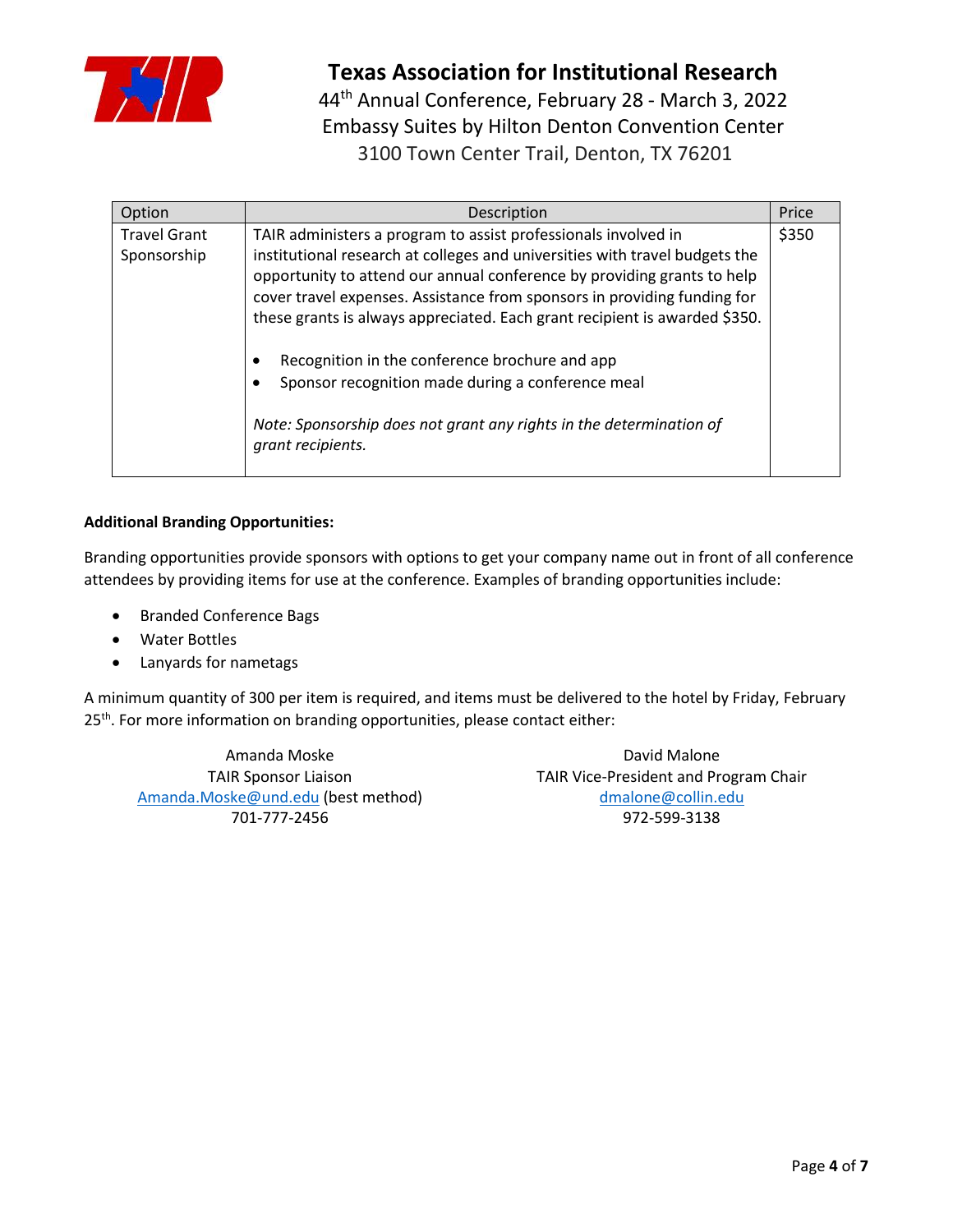

44 th Annual Conference, February 28 - March 3, 2022 Embassy Suites by Hilton Denton Convention Center 3100 Town Center Trail, Denton, TX 76201

# 2021-2022 Sponsor Terms and Conditions

The following terms and conditions apply to all Sponsors participating in the TAIR annual conference.

1) Full Payment.

a) Sponsor contract must be paid in full no later than 60 calendar days prior to conference start date unless otherwise agreed upon.

i) Sponsors failing to make the final payment as required will forfeit all monies and participation as a Sponsor at the discretion of the TAIR Executive Committee.

2) Acceptance of Contract.

a) TAIR reserves the right to accept or reject any Sponsor contract.

3) Cancellations and Refunds.

a) Cancellation of Event.

i) In the event that the Forum is canceled, postponed, or relocated due to fire, strikes, government regulations, causalities, or other causes beyond TAIR's control, TAIR will refund monies paid and cancel fees.

(1) The Sponsor waives any and all damages and claims for damages should the event be cancelled.

b) Cancellation of Contract.

i) Sponsors who cancel by written notice received at the TAIR Executive Office no later than 60 business days prior to conference start date are entitled to a refund of monies paid less applicable fees and costs incurred by TAIR.

(1) No refunds will be granted after 60 days prior to conference start.

(2) On-site cancellation requests due to delayed shipment of booth materials,

delayed flights, and such will not be honored.

4) Sponsor Representative.

a) Each Sponsor will name at least one person to be the Sponsor's representative in connection with the installation, operation, and removal of the exhibit.

b) Such representative shall be authorized to enter into such service contracts as may be necessary, and for which the Sponsor shall be responsible.

c) Additional representatives may be registered for an additional fee.

5) Assignment of Space.

a) Space assignments will be made based on the date of receipt of completed contracts, Sponsorship level, and considerations to enhance the function.

b) TAIR will make the final decision on booth placement to best meet the needs of the event.

- 6) TAIR is not responsible for the handling and receiving of shipments.
- 7) Vendor booth/ space.

a) Each space includes one 6' table, two side chairs,

b) Additional equipment may be rented through the event center (hotel).

8) Installation and Dismantling.

a) Booths are expected to be completely installed and all packing and freight removed prior to the opening of the event space.

b) Crates, freight, and/or packaging may not be stored in booths during show hours.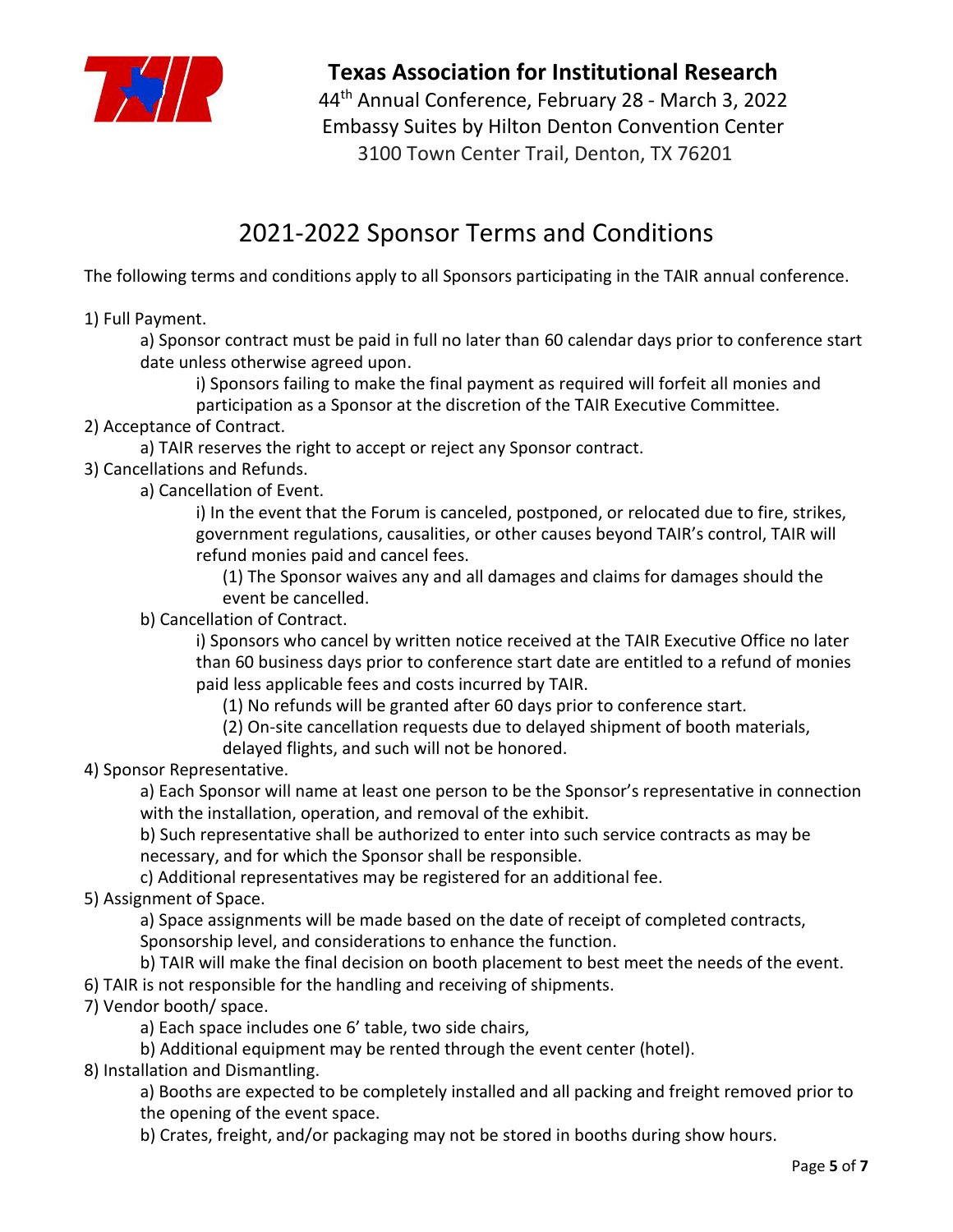

44 th Annual Conference, February 28 - March 3, 2022 Embassy Suites by Hilton Denton Convention Center 3100 Town Center Trail, Denton, TX 76201

i) Extraneous materials left in booths may be removed and stored at the Sponsor's risk and expense.

c) Sponsor property is the sole responsibility of the sponsor. TAIR is not responsible for loss or damage of sponsor property. Sponsor property must be properly marked or identified by Sponsors.

d) Packing and dismantling displays prior to the event closing is prohibited without permission from TAIR.

e) Exhibit materials left unattended after the official close of the event will be considered abandoned and discarded.

### 9) Restrictions.

a) Demonstrations must be located so viewers will be within the Sponsor's space, and not blocking aisles or neighboring exhibits.

b) TAIR reserves the right to restrict, prohibit, and/or remove exhibits which are objectionable in the opinion of TAIR, are inappropriate or may detract from the general character of the event.

i) In the event of such restriction or removal, TAIR is not liable for any refund of any amount paid hereunder.

c) All Sponsors must confine their sales activities to their booth areas.

d) Brochures may not be distributed in the aisles or in other parts of the building unless they are included in the conference promotional bags and program.

10) Sponsor Listing in Promotional Materials (where applicable).

a) If included within the applicable package and where applicable, TAIR will include the sponsor's promotional materials and references to the sponsor, such as the sponsor's name and/or logo.

b) To ensure inclusion of any materials, such information and artwork must be provided within the agreed time limit and format. The failure of any sponsor to meet specific deadlines shall not result in the return of any sponsorship fees already paid or relieve the obligation to complete the payment of any remaining sponsorship fees.

11) Communications with Forum Attendees.

a) Sponsors who purchase the attendee roster, may use said roster to communicate with attendees of annual conference.

b) Attendee roster will be sent electronically to all sponsors who have paid for roster no later than 1 week following the annual conference.

12) Security.

a) Each Sponsor has the responsibility of safeguarding its own exhibit materials or goods from the time they are placed in the exhibit space until they are removed.

13) Liability.

a) The Sponsor hereby assumes entire responsibility for and hereby agrees to protect, defend, indemnify and save the host hotel, its owners, its operator, TAIR and each of their respective parents, subsidiaries, affiliates, employees, officers, directors, and agents harmless against all claims, losses or damages to persons or property, governmental charges or fines and attorney's fees arising out of or caused by its installation, removal, maintenance, occupancy or use of exhibition premises or a part thereof, excluding any such liability caused by the sole gross negligence of the host hotel and its employees and agents.